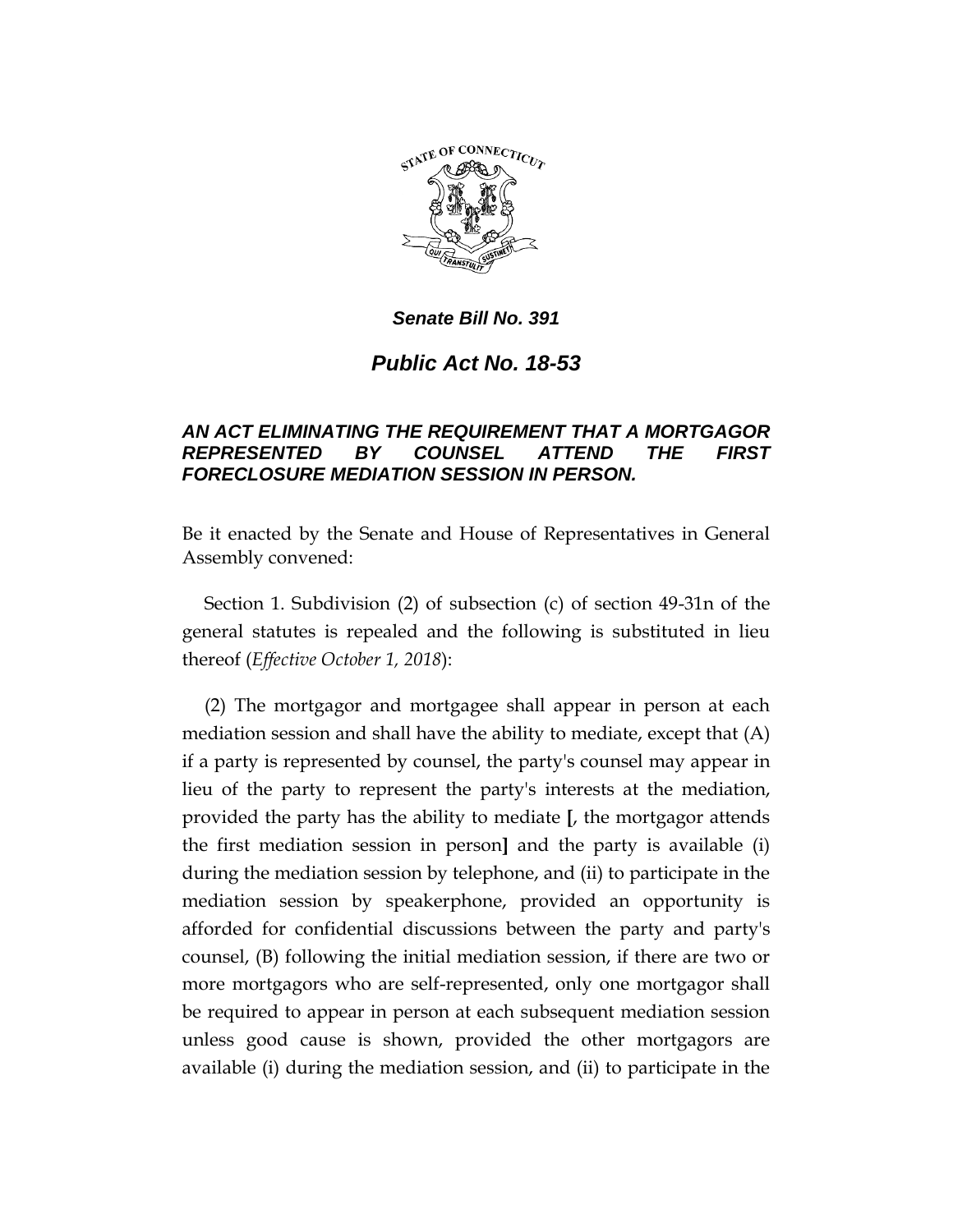mediation session by speakerphone, (C) if a party suffers from a disability or other significant hardship that imposes an undue burden on such party to appear in person, the mediator may grant permission to such party to participate in the mediation session by telephone, and (D) a mortgagor may be excused from appearing at the mediation session if cause is shown that the presence of such mortgagor is not needed to further the interests of mediation. Such cause may include, but is not limited to, the mortgagor no longer owning the home pursuant to a judgment of marital dissolution and related transfer via deed or no longer residing in the home or not being a necessary party to any agreement being contemplated in connection with the mediation. A mortgagor's spouse, who is not a mortgagor but who lives in the subject property, may appear at each mediation session, provided all appearing mortgagors consent, in writing, to such spouse's appearance or such spouse shows good cause for his or her appearance and the mortgagors consent, in writing, to the disclosure of nonpublic personal information to such spouse. If the mortgagor has submitted a complete package of financial documentation in connection with a request for a particular foreclosure alternative, the mortgagee shall have thirty-five days from the receipt of the completed package to respond with a decision and, if the decision is a denial of the request, provide the reasons for such denial. If the mortgagor has, in connection with a request for a foreclosure alternative, submitted a financial package that is not complete, or if the mortgagee's evaluation of a complete package reveals that additional information is necessary to underwrite the request, the mortgagee shall request the missing or additional information within a reasonable period of time of such evaluation. If the mortgagee's evaluation of a complete package reveals that additional information is necessary to underwrite the request, the thirty-five-day deadline for a response shall be extended but only for so long as is reasonable given the timing of the mortgagor's submission of such additional information and the nature and context of the required underwriting. Not later than the third business day after each

*Public Act No. 18-53 2 of 4*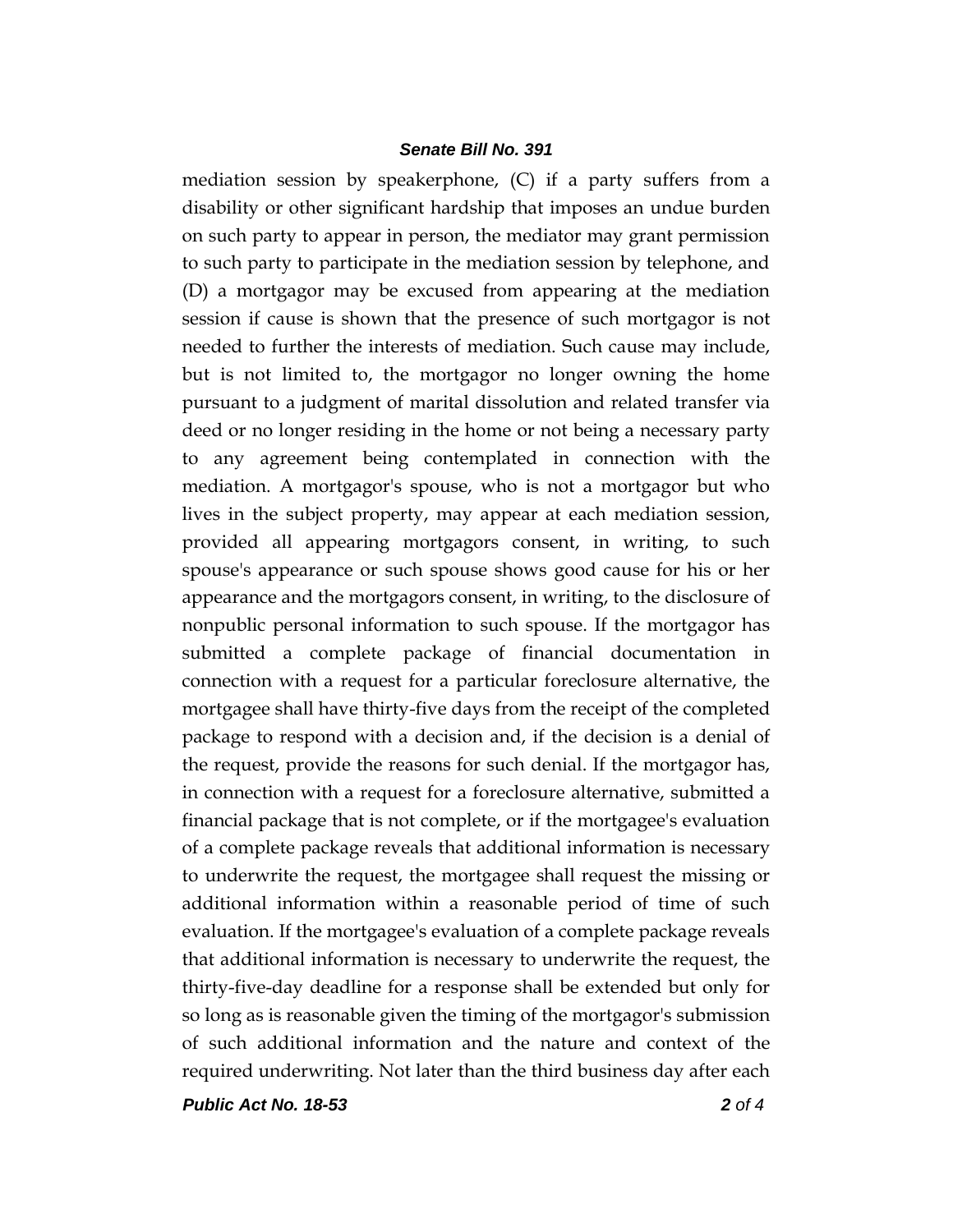mediation session, the mediator shall file with the court a report indicating, to the extent applicable, (i) the extent to which each of the parties complied with the requirements set forth in this subdivision, including the requirement to engage in conduct that is consistent with the objectives of the mediation program and to possess the ability to mediate, (ii) whether the mortgagor submitted a complete package of financial documentation to the mortgagee, (iii) a general description of the foreclosure alternative being requested by the mortgagor, (iv) whether the mortgagor has previously been evaluated for similar requests, whether prior to mediation or in mediation, and, if so, whether there has been any apparent change in circumstances since a decision was made with respect to that prior evaluation, (v) whether the mortgagee has responded to the mortgagor's request for a foreclosure alternative and, if so, a description of the response and whether the mediator is aware of any material reason not to agree with the response, (vi) whether the mortgagor has responded to an offer made by the mortgagee on a reasonably timely basis, and if so, an explanation of the response, (vii) whether the mortgagee has requested additional information from the mortgagor and, if so, the stated reasons for the request and the date by which such additional information shall be submitted so that information previously submitted by the mortgagor, to the extent possible, may still be used by the mortgagee in conducting its review, (viii) whether the mortgagor has supplied, on a reasonably timely basis, any additional information that was reasonably requested by the mortgagee, and, if not, the stated reason for not doing so, (ix) if information provided by the mortgagor is no longer current for purposes of evaluating a foreclosure alternative, a description of the out-of-date information and an explanation as to how and why such information is no longer current, (x) whether the mortgagee has provided a reasonable explanation of the basis for a decision to deny a request for a loss mitigation option or foreclosure alternative and whether the mediator is aware of any material reason not to agree with that decision,  $(xi)$ 

*Public Act No. 18-53 3 of 4*